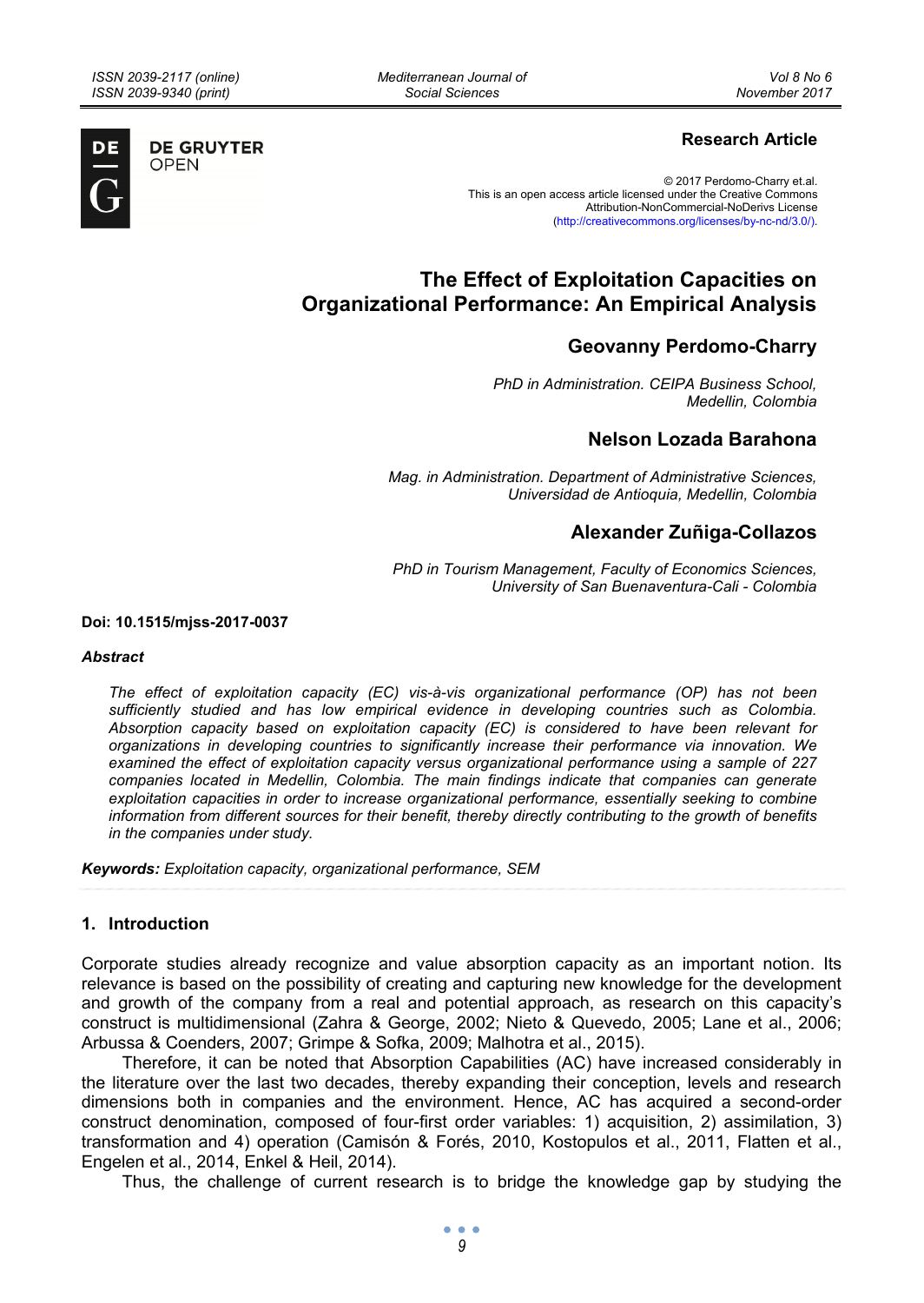relationship between first-order constructs of AC, such as EC, with other constructs or variables such as OP in developing countries. This statement is interesting, given the scarcity of empirical studies in the literature regarding the effect that EC has on OP. This paper undertook to analyze the effect of exploitation capacities on organizational performance, in a representative sample of organizations located in the city of Medellin, Colombia.

### **2. Exploitation Capabilities**

According to Zahra and George (2002), ACs are conceived as the ability of an organization to generate processes, routines and business dynamics that facilitate generation of value based on knowledge acquired in the external environment of the company. This is done through acquisition, assimilation, transformation and exploitation. These are multidimensional variables which facilitate an approach to the four dimensions from different viewpoints (Table 1).

| <b>Dimension</b>                | <b>Definition</b>                                                                                                                                                                                           |
|---------------------------------|-------------------------------------------------------------------------------------------------------------------------------------------------------------------------------------------------------------|
| Acquisition<br>capacity         | It refers to the possibility of obtaining knowledge from sources external to the company.                                                                                                                   |
| Assimilation<br>capacity        | It is associated with the possibility that the new external knowledge is understood and<br>learned by the members of the company.                                                                           |
| Transformation<br>capacity      | It is given by combining the two previous capabilities to create new knowledge that is<br>useful for generating value in the company.                                                                       |
| <b>Exploitation</b><br>capacity | Development of routines that allow the generation of new processes, products and<br>systems that strengthen current capabilities, or which allow for the development of new<br>capabilities in the company. |

**Table 1.** Dimensions of Absorption Capacity (AC)

**Source:** Authors' own work, based on Zahra & George (2002), Jansen (2005) and Volberda et al. (2010).

According to the table above – and in light of the purpose of this paper – the dimensions to be analyzed are Exploitation Capacities (EC), whose fundamental objective is to study the effect that EC produces on organizational performance. Therefore, EC is regarded in this paper as the capacity that develops routines to apply and use knowledge, thereby enabling the creation of new goods, systems and processes that improve current competencies and create new entrepreneurial competencies (Cohen & Levinthal, 1990) all the while increasing OP.

#### **3. Organizational Performance**

Increasing OP has been one of the core issues of management (Neely, 1999). In practice, entrepreneurs, leaders and scholars are concerned with understanding and analyzing this subject, as evidenced by the extraordinary number of articles on the subject (Choong, 2014). In regards to this understanding, Neely (2002) points out that OP can be understood as the level of achievement attained by an organization, through information processing and analysis with the aim of supporting decision making.

In this vein, Forza and Salvador (2000) argue that OP is management based on (i) providing communication and (ii) collecting, processing and delivering information on performance and activities of people which are not developed by individuals. Conversely, Julnes (2007) states that OP is understood as any services, products and programs generated by the company which produce information about the organization's performance.

It is worth noting that it is only as late as the late sixties that organizational measurement systems (OMS) are introduced, based on different metrics, measurement forms, and indicators (Johnson, Johnson, Kaplan & Norton 1992; Kaplan & Norton 1996; White, 2008). However, Choong (2014) deems it necessary to more appropriately define conceptual frameworks that combine specific research interests, for the proper development of the OMS.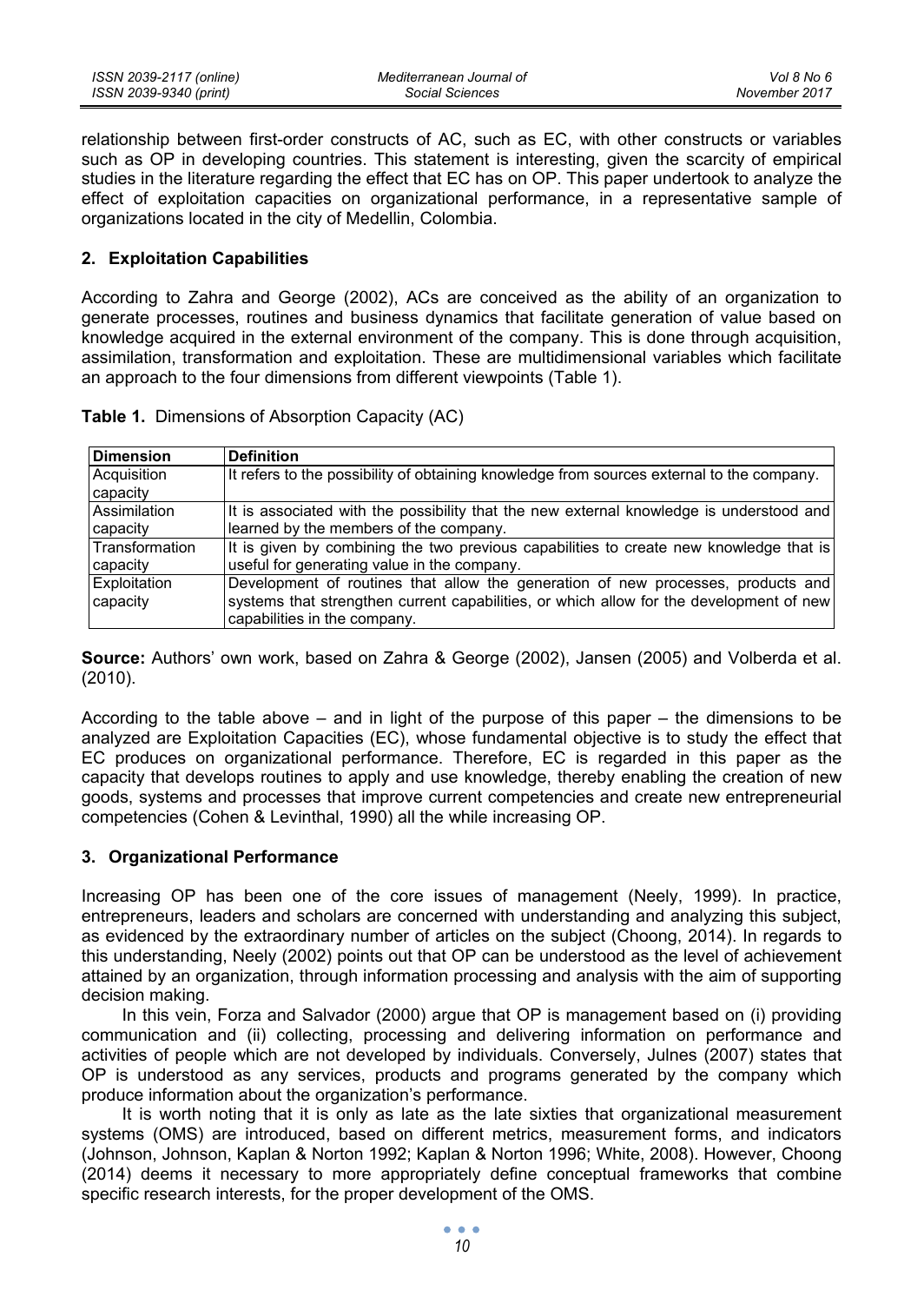| ISSN 2039-2117 (online) | Mediterranean Journal of | Vol 8 No 6    |
|-------------------------|--------------------------|---------------|
| ISSN 2039-9340 (print)  | Social Sciences          | November 2017 |

Therefore, measurement researchers have argued in favor of and against a particular performance measurement system called OMS (Choong, 2014), as research on this topic is conducted in a prescriptive or historical way, thus leaving aside scientific, mathematical or logical analyses (Neely 2005, Gunasekaran & Kobu 2007, Petersen et al, 2009, Sole & Schiuma 2010; & Choong 2014), related to innovation – amongst other variables.

In fact, some research highlights the importance of the level of business innovation as a vital aspect for organizational performance analysis (Danneels & Kleinschmidt, 2001). One of the studies indicates that organizational innovation has a direct impact on performance, understood in terms of sales growth, market share and profitability (Akgün et al., 2007). Another paper states that OP linked to innovation can be studied from the perspective of return on investment for shareholders. In turn, this would allow for comparisons to similar organizations both in terms of potential investors and shareholders, so as to establish the investment level for a company (Ellinger et al., 2002).

#### **4. Exploitation and Performance Capabilities**

The literature shows that the relationship between companies' absorption capacities and organizational performance is positive (Chen et al., 2009; Jiménez-Jiménez y Sanz-Valle, 2011; Leal-Rodriguez et al., 2014; Tsai, 2001). Likewise, Ali et al. (2016) argue that absorption capacities are one of the most important determinants of a company's ability to acquire, assimilate, transform and effectively operate new knowledge, aiming to increase innovation while directly impacting OP. As a result, organizations are making efforts to increase AC, in order to exploit new knowledge both internally and externally. Consequently, this contributes to high performance (Ali et al. 2016). Companies that have knowledge-building capabilities will eventually have a better understanding of new technologies, which will result in the generation of new ideas and the development of new innovative products, services, processes or businesses (Tsai, 2001) thereby impacting OP. Therefore, we propose the following hypothesis.

**Hypothesis**: Exploitation capacities have a positive effect on organizational performance.

### **5. Methodology**

Data collection was conducted by way of the use of a questionnaire-type instrument. In order to verify validity of the instrument used, we utilized the construct validity (factor analysis) method. In terms of factor reliability, we measured the Cronbach's alpha coefficient. The latter was calculated in both cases as >0.800, which is satisfactory. A 5-point Likert scale was used; in the case of exploitation capacities, (1) means *absolutely nothing*, and (5) meant *completely done*. In the case of organizational performance, (1) meant *not important at all*, and 5 meant *very important*.

Confirmation of the measurement model was performed using confirmatory factor analysis (CFA), thus seeking to test the relationship between the latent variables and the respective items. The validation of the hypothesis relationship was performed under the model of structural equations, where data were analyzed using EQS 6.3.

The questionnaire administered with the companies enquired respondents as to the development and evolution of the EC and the OP, alluding to what happened in the last 3 years of operation, as suggested by the literature (Flatten et al., 2011a; 2011b , Akling et al., 2007, Ellinger et al., 2002). In order to clarify the relationship analyzed, the questionnaire clarified that growth – in terms of volume and number of sales – is growth achieved thanks to current and new customers. Conversely, in the case of market share growth, it is the comparison with their competitors in the same period of time. The conceptual model and its relationships can be seen in Figure 1.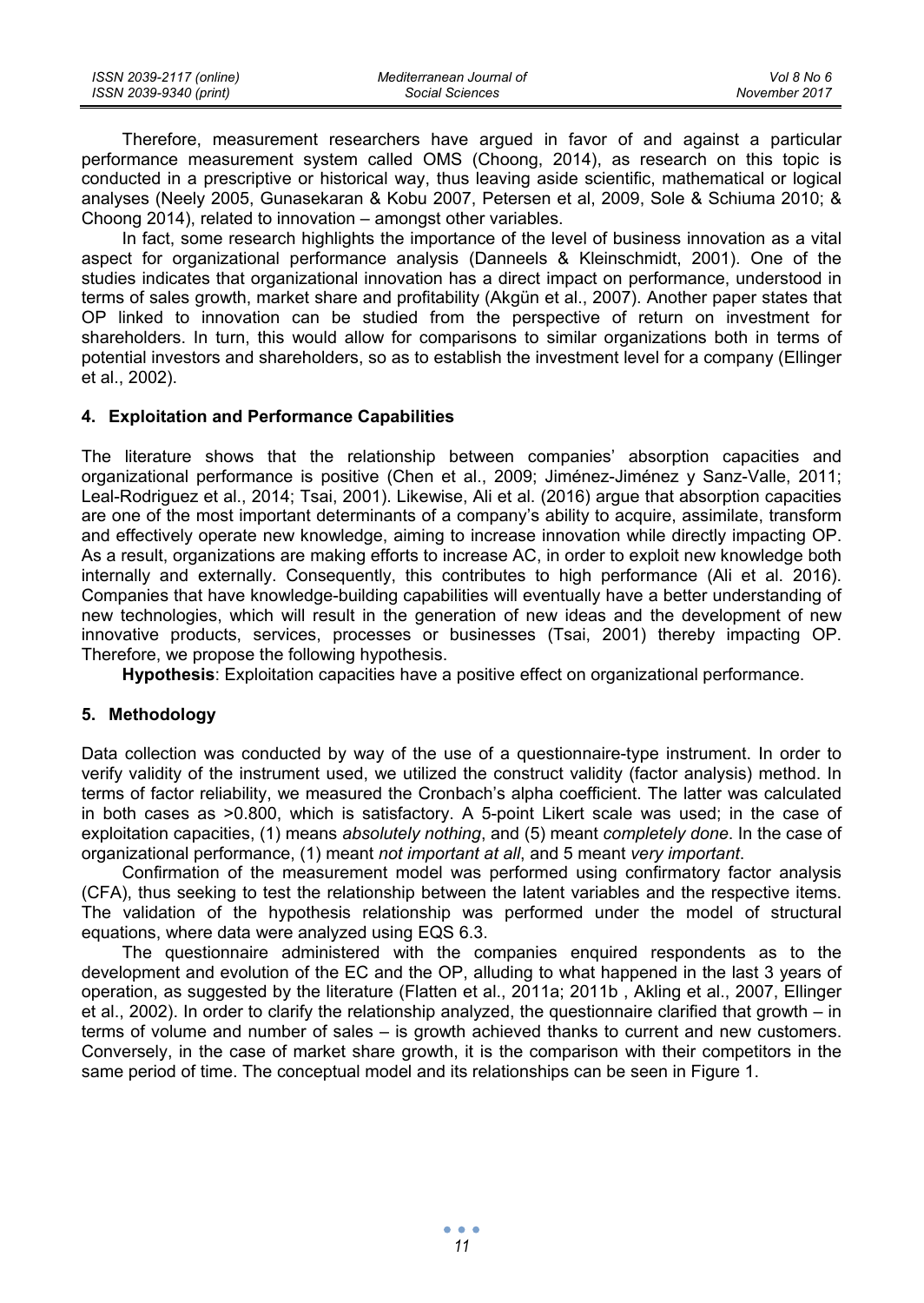

### **Figure 1.** Conceptual model

### **6. Sample**

The structural equations model (SEM) was examined using a sample of 227 valid responses. It also shows the relevance of obtaining an adequate sample in this type of analysis. In addition, some scientists recommend that an appropriate sample should have at least 200 informants (Garver & Mentzer 1999; Sivo et al., 2006; Hoe, 2008), although there is no consensus in empirical studies as to the optimal level of its sample size (Schreiber et al., 2006, Kline, 2010, McQuitty, 2004).

The sample is composed of organizations located in Medellin, Colombia, which belong to the industrial and service sectors. 227 managers or leaders of the innovation area answered the questionnaire. As for company size, the Ministry of Commerce, Industry and Tourism in Colombia believes that organizations with up to 200 employees qualify as being small and medium enterprises, which in the case of this study make up 88.5% of the sample.

### **7. Results**

The research comprises two moments to be analyzed and to explain the findings under the SEM: (i) the evaluation's measurement model, and (ii) the structural model test. Table 2 shows that the means reached are considered relatively low for both variables, with results between 3.35-3.38, and similar standard deviation between 1.06-1.15. The correlation value for latent variables is above the appropriate level (0.386) with significance vis-à-vis ρ<0.05.

| Table 2. Correlations, means, standard deviations, reliability. |  |  |  |
|-----------------------------------------------------------------|--|--|--|
|-----------------------------------------------------------------|--|--|--|

| <b>Variables</b>                                     | М    | SD   |          |         |
|------------------------------------------------------|------|------|----------|---------|
| <b>Exploitation capacities</b>                       | 3.38 | 1.15 | (0.882)  |         |
| <b>Organizational performance</b>                    | 3.35 | 1.06 | $0.386*$ | (0.926) |
| $N = 226$ ; Alfa reliability is show on the diagonal |      |      |          |         |
| $* \rho < 0.05$                                      |      |      |          |         |

The measurement model's normal validity requirements are met in a satisfactory fashion (see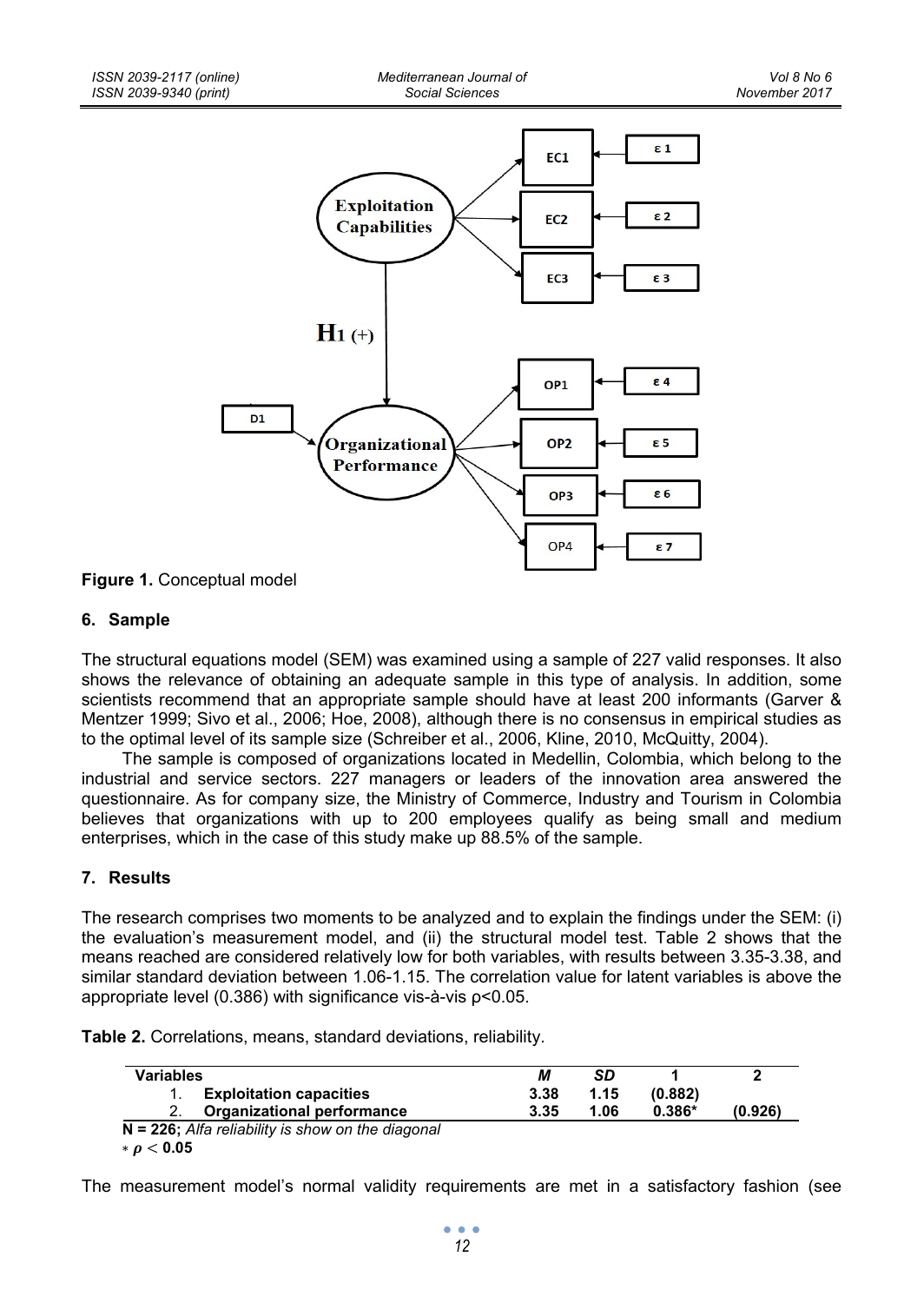Appendix A). The loads of all items are above 0.882 or 0.926, with a significance vis-à-vis ρ<0.05. the latter indicates the convergent validity of each of the items. High reliability is suggested, since Cronbach alpha values are greater than 0.8, as well as composite reliability above 0.9. At the construct level, the EVA values are greater than 0.5; these results confirm the existence of discriminant validity.

The structural model was estimated with the aim of verifying potential colinearity. The results show minimum collinearity, along with VIF outflows below the threshold (5). Therefore, collinearity in the structural model predictor construct is not a problem. The R2 value is above the appropriate latent level (Falk & Miller, 1992); the R2 value among the variables is 0.386 with significance of ρ  $< 0.05$ .

The measurement model achieved good values of these indices: BBNFI, BBNNFI, CFI, and IFI. Values above 0.90 in the BBNFI and BBNNFI indices allow us to observe an adequate goodness of fit of the model (Ullman, 2001). Indeed, the values of the current model comply with appropriate values. Similarly, values above 0.90 in the TPI index refer to acceptable quality of fit, and values above 0.95 mean a very good model. The results for this index under this study are 0.962 (Hu & Bentler, 1999). The value obtained for RMSEA for the measurement model can be considered appropriate.

Values between 0.05 and 0.08 in RMSEA evidenced the presence of an acceptable model (Browne & Cudeck, 1993); the current model shows a value of 0.108. Another important aspect is the load factors of each of the items. As for EC, this was the most important variable given its high load (0.907), on account of the fact that companies "are good at combining information from different sources for their benefit", followed by the following statement: "the company has the ability to work more effectively by adopting new technologies" (0.825), and "managers support the development of prototypes" (0.802).

In regards to OP, the most relevant variable was the growth of profits (0.911), followed by the other three variables with slightly similar values, albeit they have a high load: return on investment (0.871), sales growth (0.853), and market share growth (0.811). These findings demonstrate the existence of a direct and positive relationship between CT and OP (Hair et al., 2013). Consequently, the hypothesis is corroborated. The results are shown in Figure 2.



**Figure 2.** Results of the structural model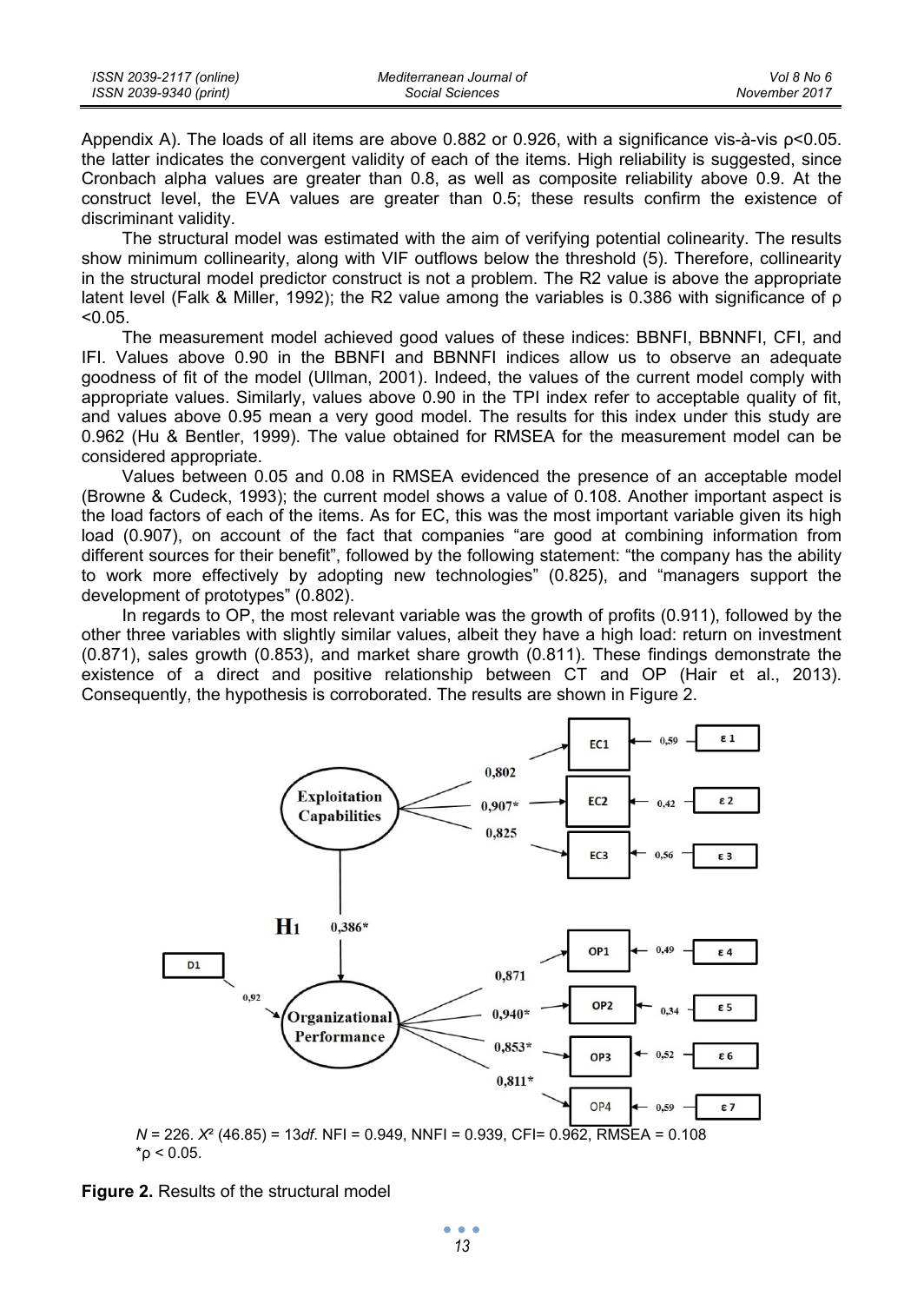#### **8. Conclusions and Discussion**

The findings obtained expand the relevant empirical evidence supporting the theoretical development. These results also further the empirical validation of the study, given the high level of compression of the EC - OP ratio in the real sector (Zahra & George, 2002; Jansen, 2005; Volberda *et al*., 2010; Cohen & Levinthal, 1990; Flatten *et al.*, 2011a; 2011b).

The organizational dynamics wherein firms compete in developing countries are those found in developed countries; therefore, the empirical findings of the research make it possible to argue the difference in the weight of the factors analyzed. In the specific case of the sample of organizations studied, the weight obtained by the variable "they are good for combining information from different sources for their benefit", and in the case of the OP, the most important variable is "growth of benefits" of companies.

Because of their multidimensionality attributes, ECs warrant more detailed analysis in their relationship with the OP, where this research contributes in a concrete way, since it has allowed with empirical evidence to validate the relation – more precisely to recommend that the good combination of information from different sources for business benefit is a guarantee to drive the growth of benefits in companies. The findings show that there is a direct and positive relationship between EC and OP, which allows us to conclude that companies that develop CE increase their chances of improving their OP.

Future studies should delve in the relationship of EC with specific OP variables such as innovative, financial and non-financial performance, so as to facilitate a better understanding of this relationship due to the specificity of the level of analysis. In addition, the study can be extended to a significant group of organizations at the national level, which would in turn go to facilitate the collection of relevant information in different places of Colombia.

#### **References**

- Akgün, A. E., Keskin, H., Byrne, J. C., & Aren, S. (2007) 'Emotional and learning capability and their impact on product innovativeness and Organizational performance', *Technovation*, 27 (9), 501-513.
- Arbussa, A., & Coenders, G. (2007) 'Innovation activities, use of appropriation instruments and absorptive capacity: Evidence from Spanish Organizationals '. *Research Policy*, 36 (10), 1545-1558.
- Brown, T. A. (2006). *Confirmatory Factor Analysis for Applied Research*. New York: Guilford Press. [Taylor & Francis Online]
- Browne, M. W. & Cudeck, R. (1993) *Alternative ways of assessing model fit*. Sage Focus Editions, 154, 136- 136.

Camisón, C., & Forés, B. (2010). 'Knowledge absorptive capacity: New insights for its Conceptualization and measurement '. *Journal of Business Research*, 63 (7), 707–715.

Choong, K. K. (2014). 'Has this large number of performance measurement publications contributed to its better understanding? A systematic review for research and applications ', *International Journal of Production Research*, 52 (14), 4174-4197.

Cohen, W.M., & Levinthal, D.A., (1990). 'Absorptive capacity: a new perspective on learning and innovation'. *Administrative Science Quarterly,* 35, 128–152.

- Danneels, E., & Kleinschmidt, E.J., (2001). "Product innovativeness from the Organizational's perspective: its dimensions and their relation with project selection and performance". *Journal of Product Innovation Management*, 18, 357–373.
- Ellinger, A.D., Ellinger, A.E., Yang, B., Howton, S.W. (2002). 'The relationship between the learning organization concept and Organizational's financial performance: an empirical assessment '. *Human Resource Development Quarterly,* 13 (1), 5–21.
- Engelen, A., Kube, H., Schmidt, S., & Flatten, T. C. (2014). Entrepreneurial orientation in turbulent environments: The moderating role of absorptive capacity', *Research Policy*, 43(8), 1353–1369.
- Enkel, E., & Heil, S. (2014). Technovation Preparing for distant collaboration : Antecedents to potential absorptive capacity in cross-industry innovation ', *Technovation*, 34 (4), 242–260.
- Falk, R.F., & Miller, N.B. (1992). *A primer for soft modeling*. Akron, OH: Univ. Akron Press.
- Forza, C. & Salvador. F. (2000). Assessing Some Distinctive Dimensions of Performance Feedback Information in High Performing Plants. *International Journal of Operations & Production Management,* 20 (3), 359- 385.
- Flatten, T. C., Engelen, A., Zahra, S. a., & Brettel, M. (2011a). 'A measure of absorptive capacity: Scale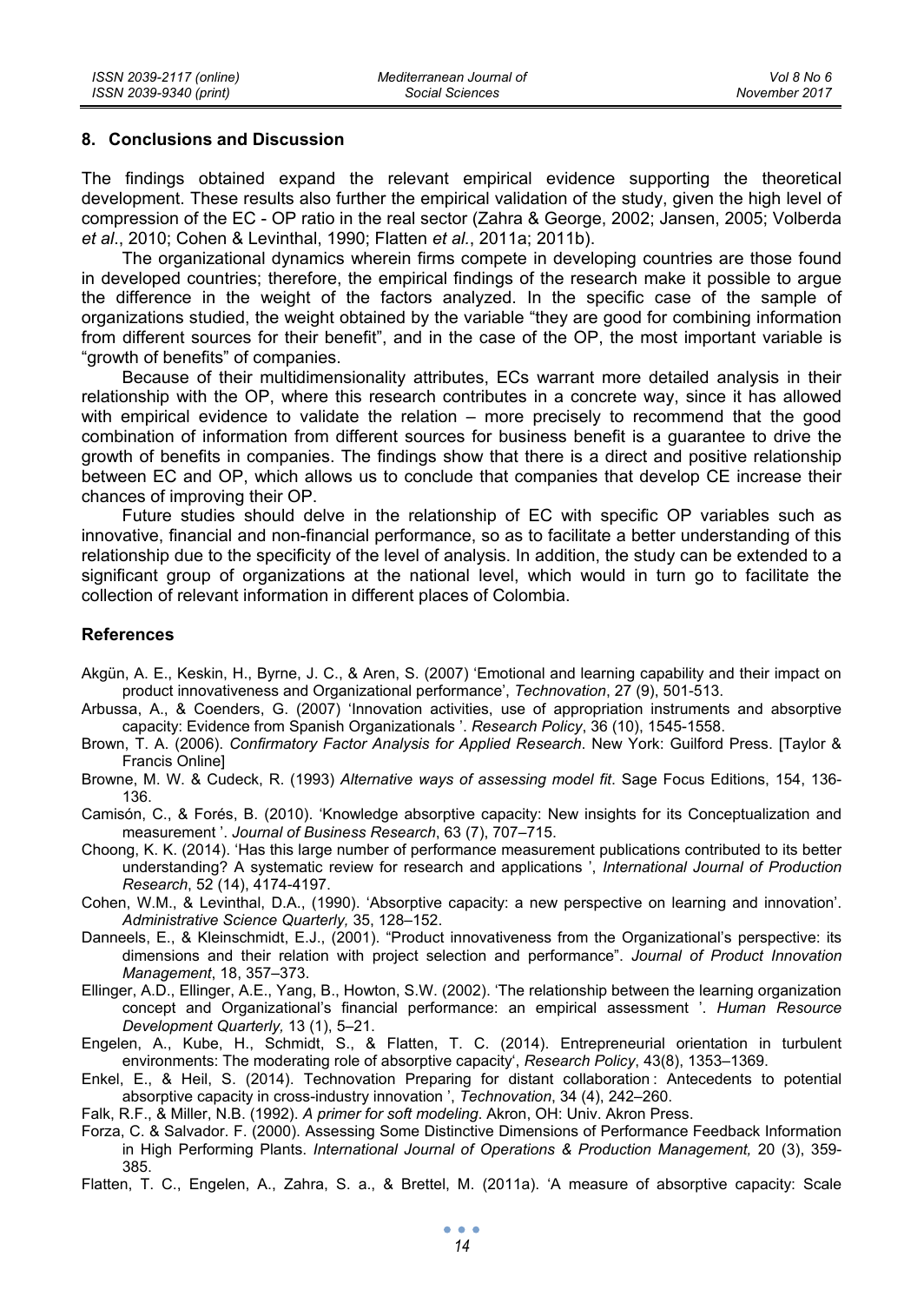| ISSN 2039-2117 (online) | Mediterranean Journal of | Vol 8 No 6    |
|-------------------------|--------------------------|---------------|
| ISSN 2039-9340 (print)  | Social Sciences          | November 2017 |

development and validation ', *European Management Journal*, 29 (2), 98–116.

- Flatten, T. C., Greve, G. I., & Brettel, M. (2011b). 'Absorptive Capacity and Organizational Performance in SMEs: The Mediating Influence of Strategic Alliances ', *European Management Review*, 8 (3), 137–152.
- Garver, M. S. & J. T. Mentzer. (1999). Logistics Research Methods: Employing Structural Equation Modeling to Test for Construct Validity ', *Journal of Business Logistics,* 20 (1), 33–57.
- Grimpe, C. & Sofka, W. (2009). 'Search patterns and absorptive capacity: Low- and high-technology sectors in European countries ', *Research Policy*, 38 (3), 495–506.
- Hair, J.; Anderson, R.; Tatham, R. & Black, W. (2005). *Análisis Multivariante*. 5ta. Edición, Prentice Hall, España.
- Hoe, S. L. (2008). 'Issues and Procedures in Adopting Structural Equation Modeling Technique'. *Journal of Applied Quantitative Methods,* 3 (1), 76–83
- Hu, L. & Bentler, P. (1999). '*Cutoff criteria for fit indexes in covariance structure analysis: conventional criteria versus new alternatives", Structural Equation Modelling*, 6, 1-55.
- Jansen, J. J. P., Van Den Bosch, F. A. J., & Volberda, H. W. (2005). 'Managing potential and realized absorptive capacity: How do organizational antecedents matter? ', *Academy of Management Journal*, 48, 999-1015.
- Johnson, H. T. (1981). 'Towards an Understanding of Nineteenth Century Cost Accounting ', *The Accounting Review,* 56 (3), 510–518.
- Johnson, H. T., and Kaplan, R. S. (1987) 'Relevance Lost The Rise and fall of Management Accounting. Boston, MA: Harvard Business School Press ', *Journal of Business Research*, 64 (4), 408–417.
- Julnes, P. (2007). *Performance Measurement. Encyclopedia of Public Administration and Public Policy*. Broken Sound Parkway, NW: CRC Press
- Kaplan, R. S. & Norton P. N. (1992). "The Balanced Scorecard: Measures That Drive performance", *Harvard Business Review,* 70 (1), 71–79.
- Kaplan, R. S., & Norton P. N. (1996). 'Using the Balanced Scorecard as a Strategic Management System', *Harvard Business Review,* 74(1), 75–85.
- Kline, P. 1994. *An Easy Guide to Factor Analysis*. New York, NY: Routledge.
- Kline, R. B. 1998. *Principles and Practice of Structural Equation Modeling*. New York: Guilford Press.
- Kline, Rex B. 2010. *Principles and Practice of Structural Equation Modeling, Series Editor's Note by Todd D. Little*. New York: The Guilford press.
- Kostopoulos, K., Papalexandris, A., Papachroni, M., & Ioannou, G. (2011). Absorptive capacity, innovation, and financial performance '. *Journal of Business Research*, 64(12), 1335–1343.
- Lane, P. J. & Lubatkin, M. (1998). *Relative absorptive capacity and inter-organizational learning*, 19 (November 1996), 461–477.
- Lane, P. J., Koka, B. R., Pathak, S., Lane, P. I., & Thak, S. P. (2006) '*The reification of absorptive capacity : a critical review and rejuvenation of the construct"*, 31 (4), 833–863.
- Malhotra, A., Gosain, S., & Sawy, O. A. El. (2015). 'Absorptive Capacity Configurations for Partner Gearing Supply Chains '. *Enabled Market Knowledge*, 29 (1), 145–187.
- Maskell, B. H. (1991). *Performance Measurement for World-Class Manufacturing*. Cambridge, MA: Productivity Press.
- McQuitty, S. (2004) 'Statistical Power and Structural Equation Models in Business Research ', *Journal of Business Research,* 57 (2), 175–183.
- Neely, A. (1999). 'The performance measurement revolution: why now and what next? ', *International Journal of Operations & Production Management*, 9 (2), 205–228.
- Neely, A. D. (2002). *Business Performance Measurement*. Cambridge: Cambridge University Press
- Nieto, M., & Quevedo, P. (2005). 'Absorptive capacity, technological opportunity, knowledge spillovers, and innovative effort ', *Technovation*, 25 (10), 1141–1157.
- Rodríguez-Serrano, M. Á., & Martín-Velicia, F. A. (2015). 'The Role of Absorptive Capability on Born-Global Performance ', *Journal of Promotion Management*, 21 (4), 447-458.
- Schreiber, J. B., Nora A., Stage F. K., Barlow E. A. and King J. (2006) 'Reporting Structural Equation Modeling and Confirmatory Factor Analysis Results: A Review ', *Journal of Educational Research,* 99, 323–337.
- Sivo, S. A., Fan X. T., Witta E. L. and Willse J. T. (2006). The Search for 'Optimal' Cutoff Properties: Fit Index Criteria in Structural Equation Modeling '. *The Journal of Experimental Education,* 74 (3), 267–289.
- Ullman, J. B. (2001). *Structural equation modeling*. In B.G. Tabachnick & L.S. Fidell (Eds.), Using multivariate statistics (4th Ed.). Needham Heights, MA: Allyn & Bacon.
- Volberda, H. W., Foss, N. J., & Lyles, M. A. (2010) 'Perspective-absorbing the concept of absorptive capacity: How to realize its potential in the organization field '. *Organization science*, 21, (4), 931-951.
- White, L. (2008). 'The Use of Performance Measures and Their Outcomes ', *Journal of American Academy of Business*, 13, (1), 133–137.
- Zahra, S. A., & George, G. (2002). 'Absorptive capacity: A review, reconceptualization, and extension ', *Academy of management review*, 27 (2), 185-203.